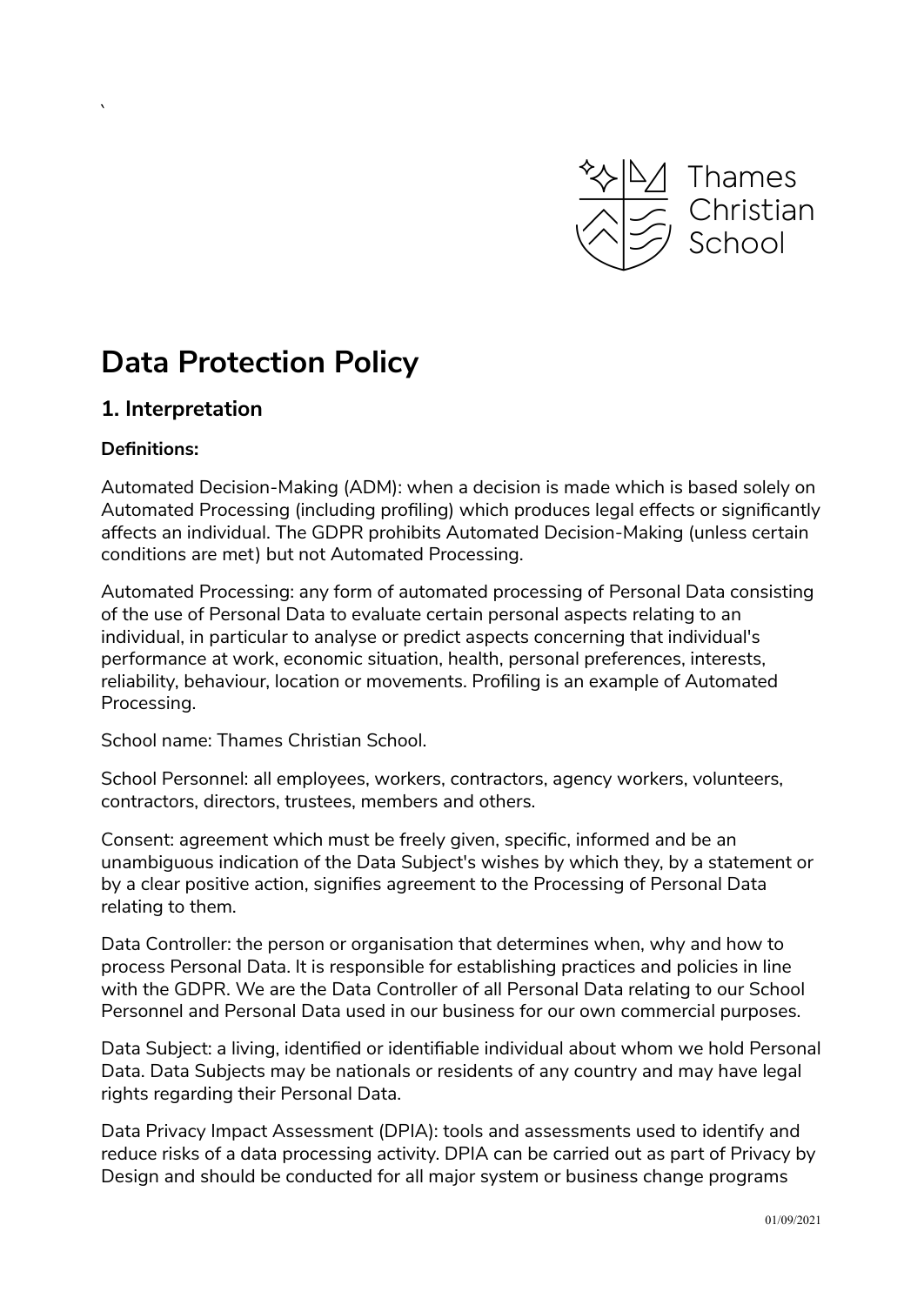involving the Processing of Personal Data.

Data Protection Compliance Manager (DPCM): the person responsible for data protection compliance.

EEA: the 28 countries in the EU, and Iceland, Liechtenstein and Norway.

Explicit Consent: consent which requires a very clear and specific statement (that is, not just action).

General Data Protection Regulation (GDPR): the General Data Protection Regulation (*(EU) 2016/679*). Personal Data is subject to the legal safeguards specified in the GDPR.

Personal Data: any information identifying a Data Subject or information relating to a Data Subject that we can identify (directly or indirectly) from that data alone or in combination with other identifiers we possess or can reasonably access. Personal Data includes Sensitive Personal Data and Pseudonymised Personal Data but excludes anonymous data or data that has had the identity of an individual permanently removed. Personal data can be factual (for example, a name, email address, location or date of birth) or an opinion about that person's actions or behaviour.

Personal Data Breach: any act or omission that compromises the security, confidentiality, integrity or availability of Personal Data or the physical, technical, administrative or organisational safeguards that we or our third-party service providers put in place to protect it. The loss, or unauthorised access, disclosure or acquisition, of Personal Data is a Personal Data Breach.

Privacy by Design: implementing appropriate technical and organisational measures in an effective manner to ensure compliance with the GDPR.

Privacy Notices (also referred to as Fair Processing Notices) or Privacy Policies: separate notices setting out information that may be provided to Data Subjects when the School collects information about them. These notices may take the form of general privacy statements applicable to a specific group of individuals (for example, employee privacy notices or the website privacy policy) or they may be stand-alone, one time privacy statements covering Processing related to a specific purpose.

Processing or Process: any activity that involves the use of Personal Data. It includes obtaining, recording or holding the data, or carrying out any operation or set of operations on the data including organising, amending, retrieving, using, disclosing, erasing or destroying it. Processing also includes transmitting or transferring Personal Data to third parties.

Pseudonymisation or Pseudonymised: replacing information that directly or indirectly identifies an individual with one or more artificial identifiers or pseudonyms so that the person, to whom the data relates, cannot be identified without the use of additional information which is meant to be kept separately and secure.

Related Policies: the School's policies, operating procedures or processes related to this Data Protection Policy and designed to protect Personal Data specifically the School Handbook para 14, Electronic Devices and Internet AUP for Staff, the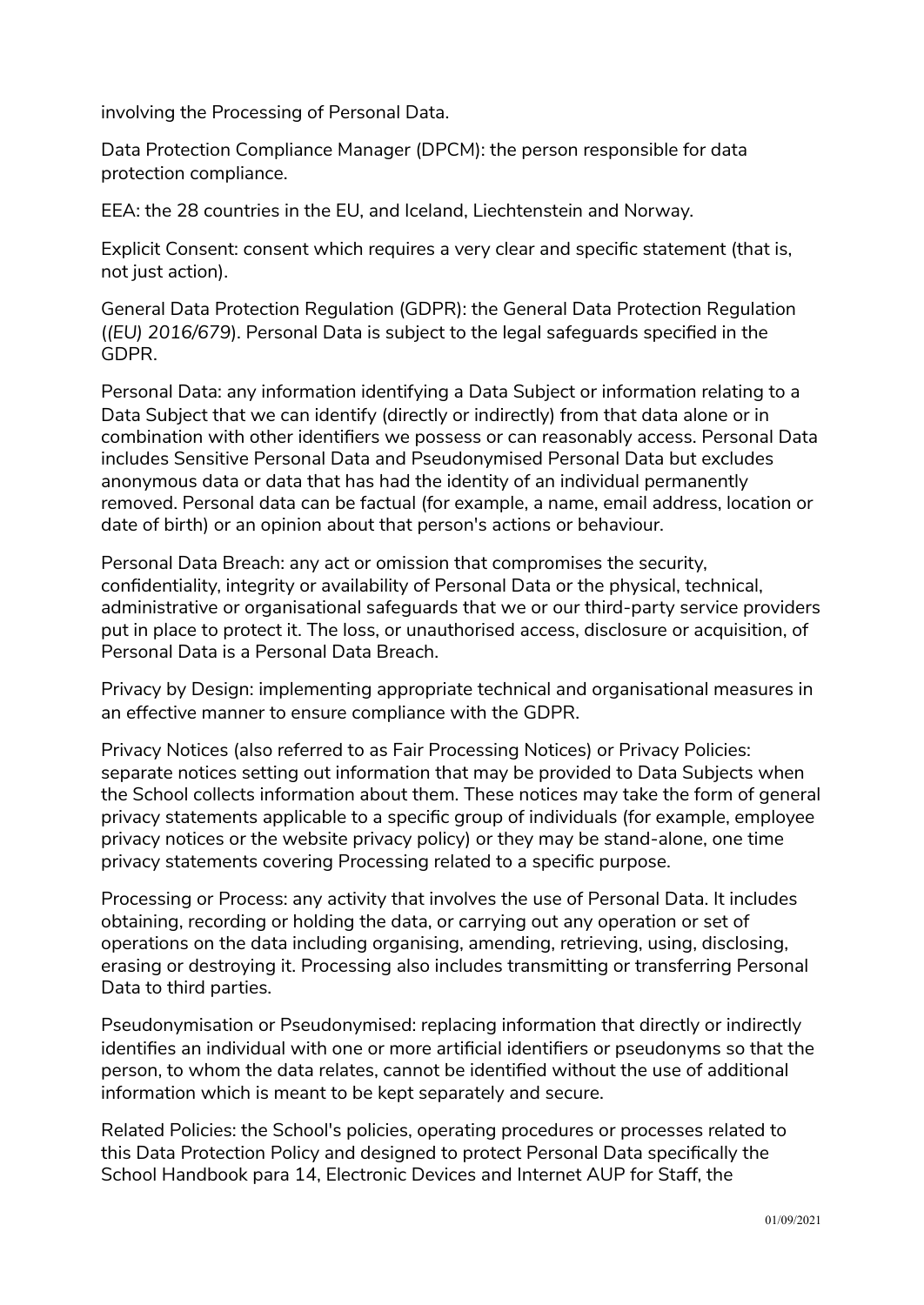Safeguarding Policy, the Security Policy, the Data Retention Policy, the Data Breach Policy.

Special Category Data: information revealing racial or ethnic origin, political opinions, religious or similar beliefs, trade union membership, physical or mental health conditions, sexual life, sexual orientation, biometric or genetic data, and Personal Data relating to criminal offences and convictions.

# **2. Introduction**

This Data Protection Policy sets out how Thames Christian School ("we", "our", "us", "the School") handle the Personal Data of our pupils and their parents / guardians, School Personnel, and other individuals who come into contact with the School.

This Data Protection Policy applies to all Personal Data we Process regardless of the media on which that data is stored or whether it relates to past or present pupils and their parents / guardians, School Personnel, suppliers or supplier contacts, website users or any other Data Subject.

This Data Protection Policy applies to all School Personnel ("you", "your"). You must read, understand and comply with this Data Protection Policy when Processing Personal Data on our behalf and attend training on its requirements. This Data Protection Policy sets out what we expect from you in order for the School to comply with applicable law. Your compliance with this Data Protection Policy is mandatory. Related Policies and Privacy Guidelines are available to help you interpret and act in accordance with this Data Protection Policy. You must also comply with all such Related Policies and Privacy Guidelines. Any breach of this Data Protection Policy may result in disciplinary action.

This Data Protection Policy (together with Related Policies and Privacy Guidelines) is an internal document and cannot be shared with third parties, suppliers, or regulators without prior authorisation from the DPCM.

# **3. Scope**

We recognise that the correct and lawful treatment of Personal Data will maintain confidence in the organisation and will provide for successful business operations. Protecting the confidentiality and integrity of Personal Data is a critical responsibility that we take seriously at all times. The School is exposed to potential fines of up to EUR20 million (approximately £18 million) or 4% of total worldwide annual turnover, whichever is higher and depending on the breach, for failure to comply with the provisions of the GDPR.

All Directors, members of the Senior Leadership Team, and Heads of Departments are responsible for ensuring all School Personnel comply with this Data Protection Policy and need to implement appropriate practices, processes, controls and training to ensure such compliance.

The DPCM is responsible for overseeing this Data Protection Policy and, as applicable, developing Related Policies and Privacy Guidelines. That post is held by currently held by Tamara Topovic, dcpm@thameschristiancollege.org.uk.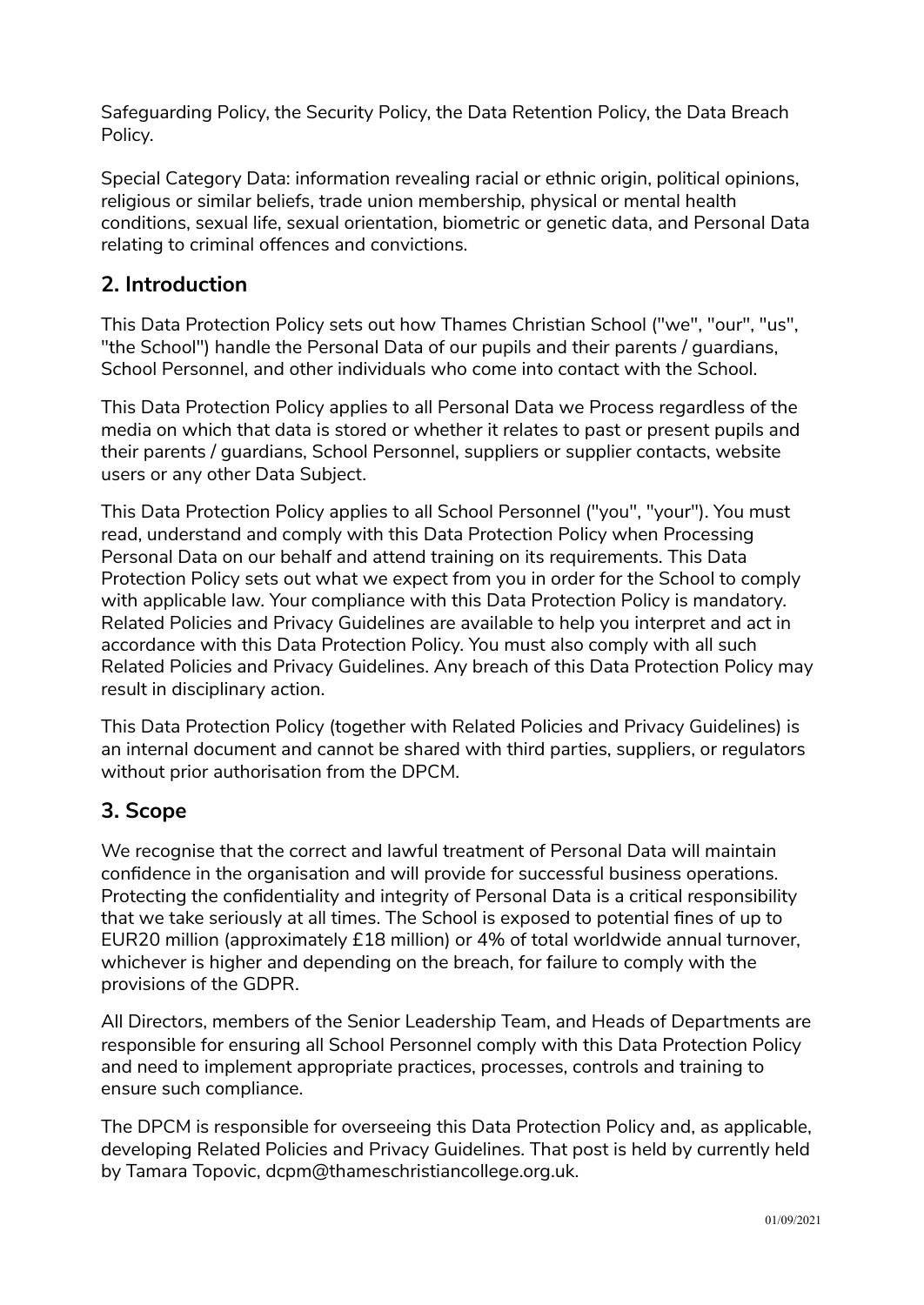Please contact the DCPM with any questions about the operation of this Data Protection Policy or the GDPR or if you have any concerns that this Data Protection Policy is not being or has not been followed. In particular, you must always contact the DCPM in the following circumstances:

(a) if you are unsure of the lawful basis which you are relying on to process Personal Data (including the legitimate interests used by the School) (see section [5.1] below);

(b) if you need to rely on Consent and/or need to capture Explicit Consent (see section [5.2] below);

(c) if you need to draft Privacy Notices or Fair Processing Notices (see section [5.3] below);

(d) if you are unsure about the retention period for the Personal Data being Processed (see section [9] below);

(e) if you are unsure about what security or other measures you need to implement to protect Personal Data (see section [10.1] below);

(f) if there has been a Personal Data Breach (section [10.2] below);

(g) if you are unsure on what basis to transfer Personal Data outside the EEA (see section [11] below);

(h) if you need any assistance dealing with any rights invoked by a Data Subject (see section [12]);

(i) whenever you are engaging in a significant new, or change in, Processing activity which is likely to require a DPIA (see section [13.4] below) or plan to use Personal Data for purposes others than what it was collected for;

(j) If you plan to undertake any activities involving Automated Processing including profiling or Automated Decision-Making (see section [13.5] below);

(k) if you need help with any contracts or other areas in relation to sharing Personal Data with third parties (including our vendors) (see section [13.7] below).

## **4. Personal Data Protection Principles**

We adhere to the principles relating to the Processing of Personal Data set out in the GDPR which require Personal Data to be:

(a) Processed lawfully, fairly and in a transparent manner (Lawfulness, Fairness and Transparency).

(b) Collected only for specified, explicit and legitimate purposes (Purpose Limitation).

(c) Adequate, relevant and limited to what is necessary in relation to the purposes for which it is Processed (Data Minimisation).

(d) Accurate and where necessary kept up to date (Accuracy).

(e) Not kept in a form which permits identification of Data Subjects for longer than is necessary for the purposes for which the data is Processed (Storage Limitation).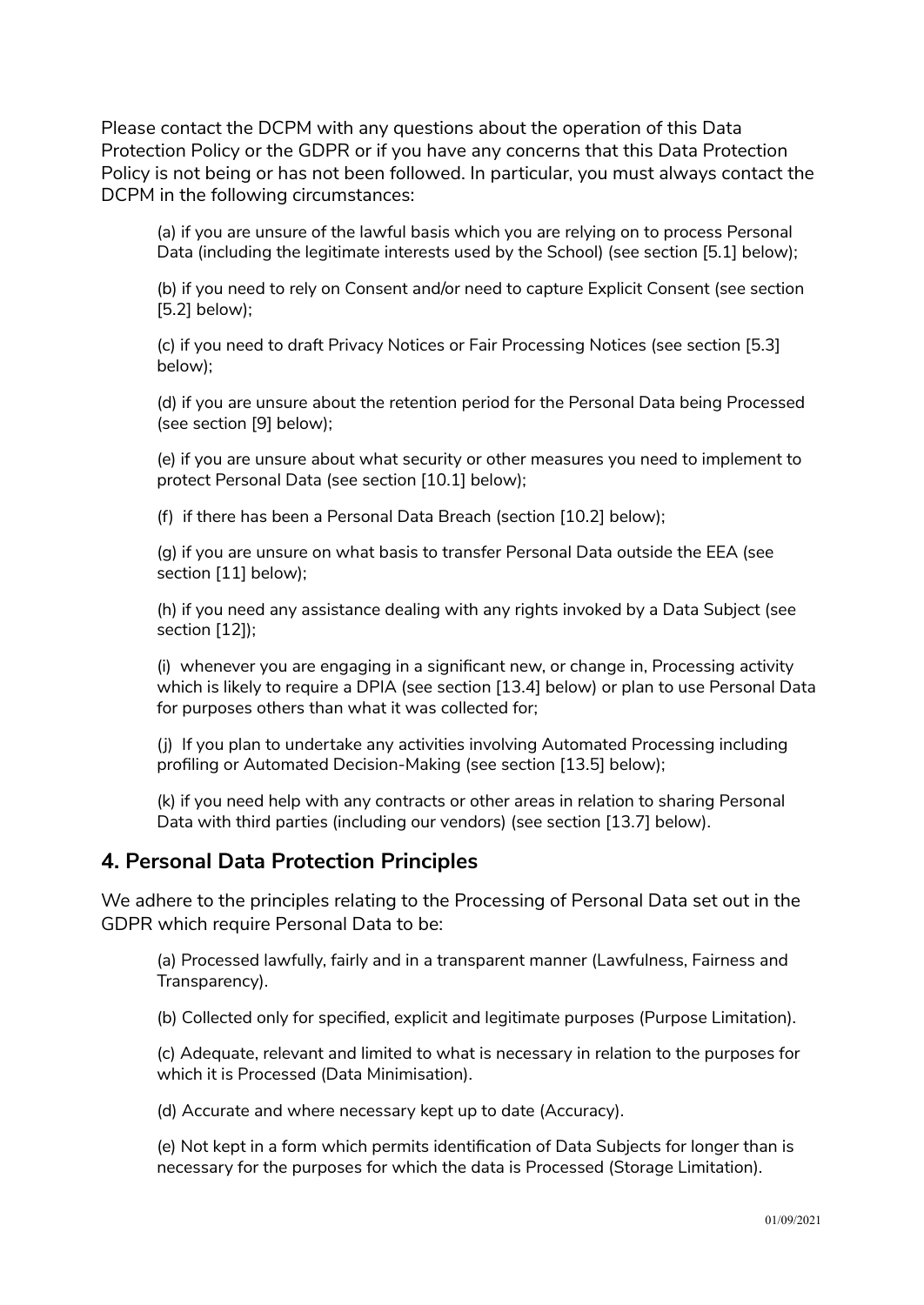(f) Processed in a manner that ensures its security using appropriate technical and organisational measures to protect against unauthorised or unlawful Processing and against accidental loss, destruction or damage (Security, Integrity and Confidentiality).

In addition:

Personal data will not be transferred to another country without appropriate safeguards being in place (Transfer Limitation).

Personal data will be made available to Data Subjects and Data Subjects allowed to exercise certain rights in relation to their Personal Data (Data Subject's Rights and Requests). We are responsible for and must be able to demonstrate compliance with the data protection principles listed above (Accountability).

## **5. Lawfulness, fairness, transparency**

## **5.1 Lawfulness and fairness**

Personal data must be Processed lawfully, fairly and in a transparent manner in relation to the Data Subject.

You may only collect, Process and share Personal Data fairly and lawfully and for specified purposes. The GDPR restricts our actions regarding Personal Data to specified lawful purposes. These restrictions are not intended to prevent Processing, but to ensure that we Process Personal Data fairly and without adversely affecting the Data Subject.

The GDPR allows Processing for specific purposes, some of which are set out below:

- (a) the Data Subject has given his or her Consent;
- (b) the Processing is necessary for the performance of a contract with the Data Subject;
- (c) to meet our legal compliance obligations.;
- (d) to protect the Data Subject's vital interests;

(e) to pursue our legitimate interests for purposes where they are not overridden because the Processing prejudices the interests or fundamental rights and freedoms of Data Subjects.

The purposes for which we process Personal Data for legitimate interests need to be set out in applicable Privacy Notices or Fair Processing Notices.

You must identify and document the legal ground being relied on for each Processing activity.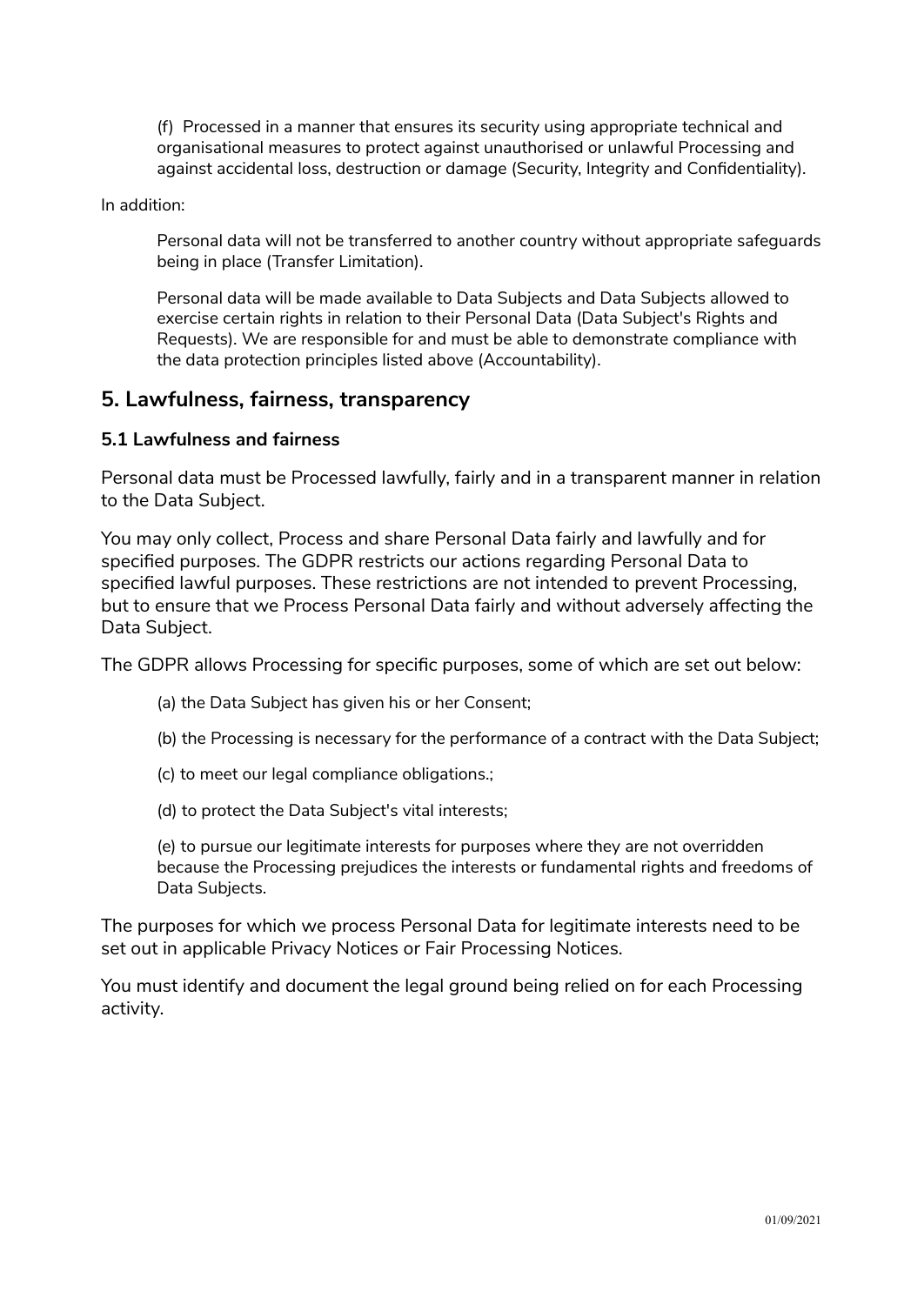## **5.2 Consent**

A Data Controller must only process Personal Data on the basis of one or more of the lawful bases set out in the GDPR, which include Consent.

A Data Subject consents to the Processing of their Personal Data if they indicate agreement clearly either by a statement or positive action to the Processing. Consent requires affirmative action so silence, pre-ticked boxes or inactivity are unlikely to be sufficient. If Consent is given in a document which deals with other matters, then the Consent must be kept separate from those other matters.

Data Subjects must be easily able to withdraw Consent to Processing at any time and withdrawal must be promptly honoured. Consent may need to be refreshed if you intend to Process Personal Data for a different and incompatible purpose which was not disclosed when the Data Subject first consented.

Unless we can rely on another legal basis of Processing, Explicit Consent is usually required for Processing Sensitive Personal Data, for Automated Decision-Making and for cross border data transfers. Usually we will be relying on another legal basis (and not require Explicit Consent) to Process most types of Sensitive Data. Where Explicit Consent is required, you must issue a Fair Processing Notice to the Data Subject to capture Explicit Consent.

If you are processing Special Category Data we need to identify both a lawful basis for general processing and an additional condition for processing this type of data, which include:

- explicit consent:
- where it is necessary to protect vital interests (of the Data Subject or of another natural person where the Data Subject is physically or legally incapable of giving consent);
- where processing is carried out in the course of its legitimate activities with appropriate safeguards by a not-for-profit body with a religious aim and on condition that the processing relates solely to the members or to former members of the body or to persons who have regular contact with it in connection with its purposes and that the personal data are not disclosed outside that body without the consent of the data subjects;
- processing relates to Personal Data which are manifestly made public by the Data Subject.

Children need particular protection when you are collecting and processing their Personal Data because they may be less aware of the risks involved. Before processing a child or children's Personal Data you should think about the need to protect them from the outset. A child under 13 years of age cannot give consent. When consent is necessary to process Personal Data in relation to a child under 16 years of age, this will be sought from their parent / guardian (as appropriate) and, where the child is aged 13 or over, their consent should also be obtained.

You will need to evidence Consent captured and keep records of all Consents so that the School can demonstrate compliance with Consent requirements.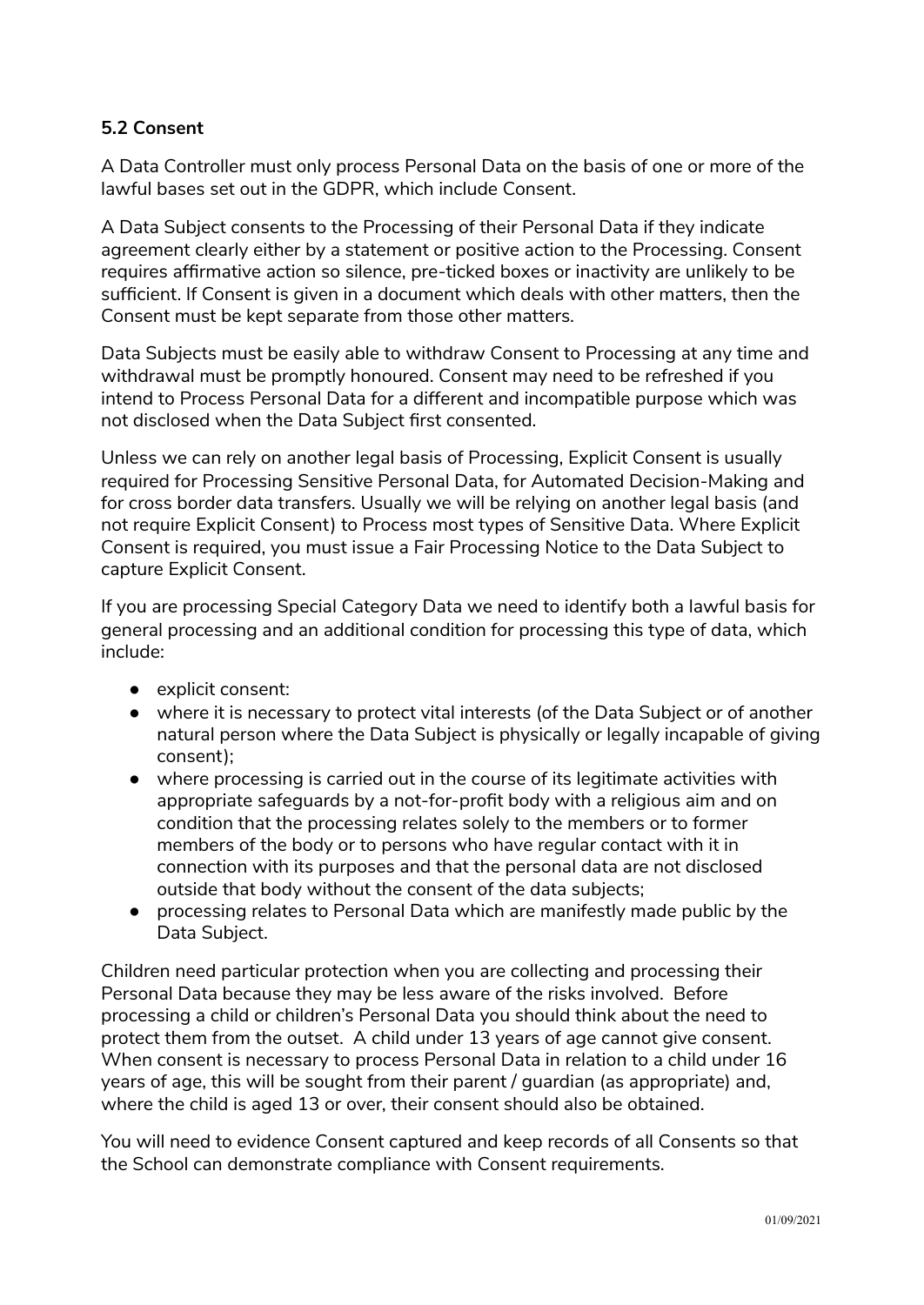## **5.3 Transparency**

The GDPR requires Data Controllers to provide detailed, specific information to Data Subjects depending on whether the information was collected directly from Data Subjects or from elsewhere. Such information must be provided through appropriate Privacy Notices or Fair Processing Notices which must be concise, transparent, intelligible, easily accessible, and in clear and plain language so that a Data Subject can easily understand them.

Whenever we collect Personal Data directly from Data Subjects, including for human resources or employment purposes, we must provide the Data Subject with all the information required by the GDPR including the identity of the Data Controller and DPCM, how and why we will use, Process, disclose, protect and retain that Personal Data through a Fair Processing Notice which must be presented when the Data Subject first provides the Personal Data.

When Personal Data is collected indirectly (for example, from a third party or publically available source), you must provide the Data Subject with all the information required by the GDPR as soon as possible after collecting/receiving the data. You must also check that the Personal Data was collected by the third party in accordance with the GDPR and on a basis which contemplates our proposed Processing of that Personal Data.

You must comply with the School's guidelines on drafting Privacy Notices/Fair Processing Notices.

# **6. Purpose Limitation**

Personal Data must be collected only for specified, explicit and legitimate purposes. It must not be further Processed in any manner incompatible with those purposes.

You cannot use Personal Data for new, different or incompatible purposes from that disclosed when it was first obtained unless you have informed the Data Subject of the new purposes and they have Consented where necessary.

# **7. Data Minimisation**

Personal Data must be adequate, relevant and limited to what is necessary in relation to the purposes for which it is Processed.

You may only Process Personal Data when performing your job duties requires it. You cannot Process Personal Data for any reason unrelated to your job duties.

You may only collect Personal Data that you require for your duties: do not collect excessive data. Ensure any Personal Data collected is adequate and relevant for the intended purposes.

You must ensure that when Personal Data is no longer needed for specified purposes, it is deleted or anonymised in accordance with the School's data retention guidelines.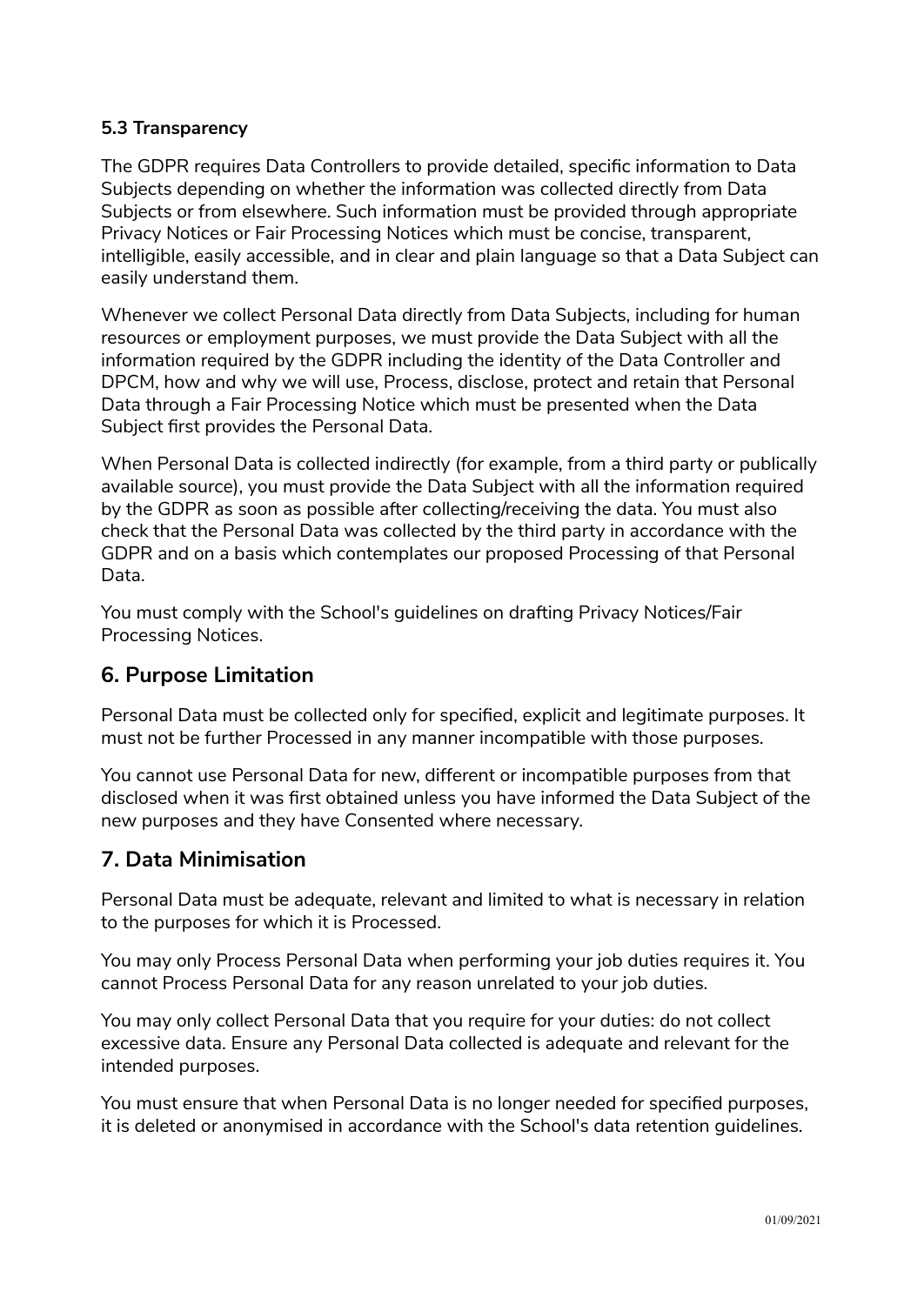# **8. Accuracy**

Personal Data must be accurate and, where necessary, kept up to date. It must be corrected or deleted without delay when inaccurate.

You will ensure that the Personal Data we use and hold is accurate, complete, kept up to date and relevant to the purpose for which we collected it. You must check the accuracy of any Personal Data at the point of collection and at regular intervals afterwards. You must take all reasonable steps to destroy or amend inaccurate or out-of-date Personal Data.

# **9. Storage Limitation**

Personal Data must not be kept in an identifiable form for longer than is necessary for the purposes for which the data is processed.

You must not keep Personal Data in a form which permits the identification of the Data Subject for longer than needed for the legitimate business purpose or purposes for which we originally collected it including for the purpose of satisfying any legal, accounting or reporting requirements.

The School will maintain retention policies and procedures to ensure Personal Data is deleted after a reasonable time for the purposes for which it was being held, unless a law requires such data to be kept for a minimum time. You must comply with the School's guidelines on Data Retention.

You will take all reasonable steps to destroy or erase from our systems all Personal Data that we no longer require in accordance with all the School's applicable records retention schedules and policies. This includes requiring third parties to delete such data where applicable.

You will ensure Data Subjects are informed of the period for which data is stored and how that period is determined in any applicable Privacy Notice or Fair Processing Notice.

# **10. Security integrity and confidentiality**

## **10.1 Protecting Personal Data**

Personal Data must be secured by appropriate technical and organisational measures against unauthorised or unlawful Processing, and against accidental loss, destruction or damage.

We will develop, implement and maintain safeguards appropriate to our size, scope and business, our available resources, the amount of Personal Data that we own or maintain on behalf of others and identified risks (including the use of encryption and Pseudonymisation where applicable). We will regularly evaluate and test the effectiveness of those safeguards to ensure the security of our Processing of Personal Data. You are responsible for protecting the Personal Data we hold. You must implement reasonable and appropriate security measures against unlawful or unauthorised Processing of Personal Data and against accidental loss of, or damage to,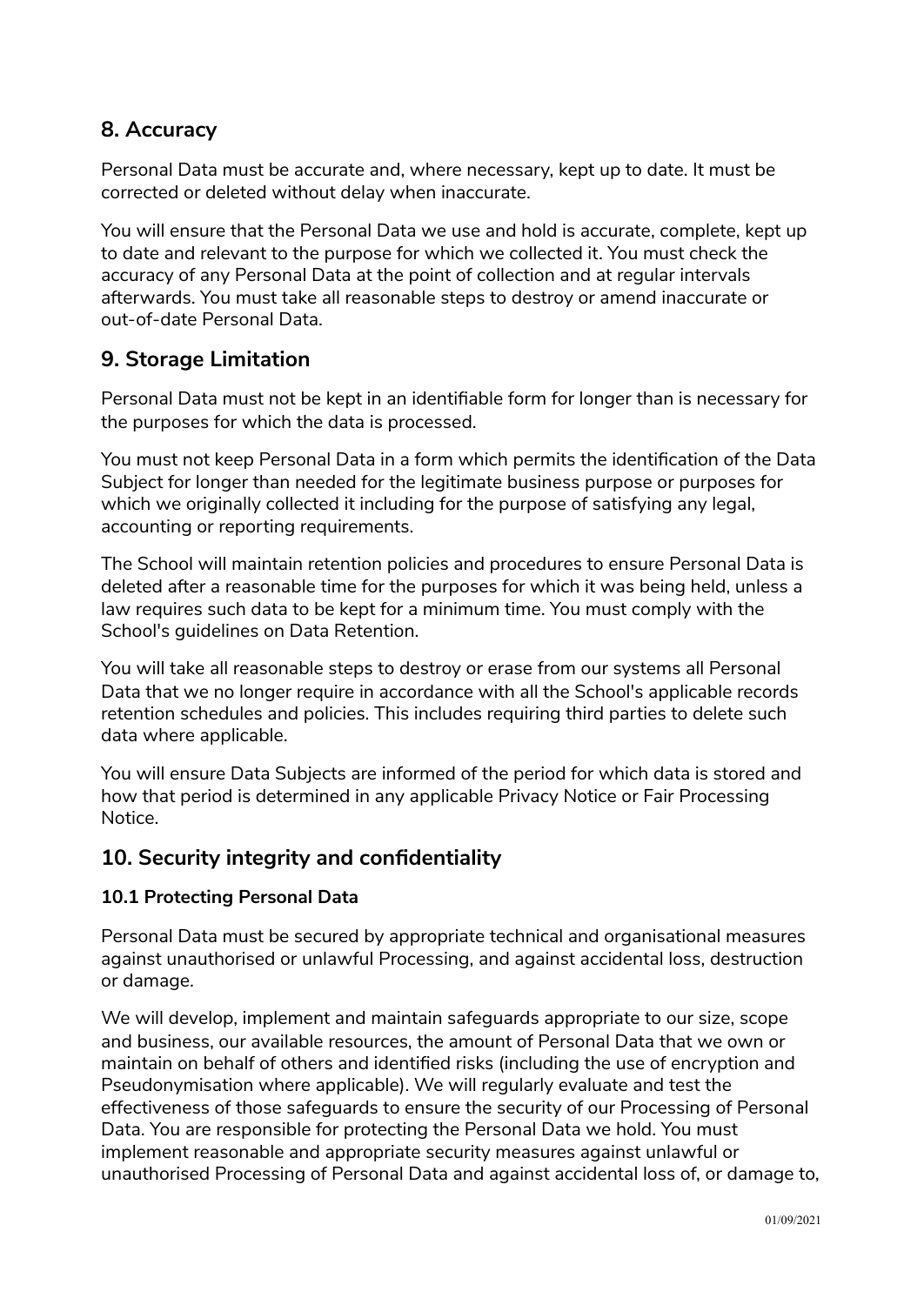Personal Data. You must exercise particular care in protecting Sensitive Personal Data from loss and unauthorised access, use or disclosure.

You must follow all procedures and technologies we put in place to maintain the security of all Personal Data from the point of collection to the point of destruction. You may only transfer Personal Data to third-party service providers who agree to comply with the required policies and procedures and who agree to put adequate measures in place, as requested.

You must maintain data security by protecting the confidentiality, integrity and availability of the Personal Data, defined as follows:

(a) Confidentiality means that only people who have a need to know and are authorised to use the Personal Data can access it.

(b) Integrity means that Personal Data is accurate and suitable for the purpose for which it is processed.

(c) Availability means that authorised users are able to access the Personal Data when they need it for authorised purposes.

You must comply with all applicable aspects of our Security Policy **and** comply with and not attempt to circumvent the administrative, physical and technical safeguards we implement and maintain in accordance with the GDPR and relevant standards to protect Personal Data.

## **10.2 Reporting a Personal Data Breach**

The GDPR requires Data Controllers to notify any Personal Data Breach to the applicable regulator and, in certain instances, the Data Subject.

We have put in place procedures to deal with any suspected Personal Data Breach and will notify Data Subjects or any applicable regulator where we are legally required to do so.

If you know or suspect that a Personal Data Breach has occurred, do not attempt to investigate the matter yourself. Immediately contact the person or team designated as the key point of contact for Personal Data Breaches the DPCM, the information technology or security department. You should preserve all evidence relating to the potential Personal Data Breach.

# **11. Transfer limitation**

The GDPR restricts data transfers to countries outside the EEA in order to ensure that the level of data protection afforded to individuals by the GDPR is not undermined. You transfer Personal Data originating in one country across borders when you transmit, send, view or access that data in or to a different country.

You may only transfer Personal Data outside the EEA if one of the following conditions applies:

(a) the European Commission has issued a decision confirming that the country to which we transfer the Personal Data ensures an adequate level of protection for the Data Subjects' rights and freedoms;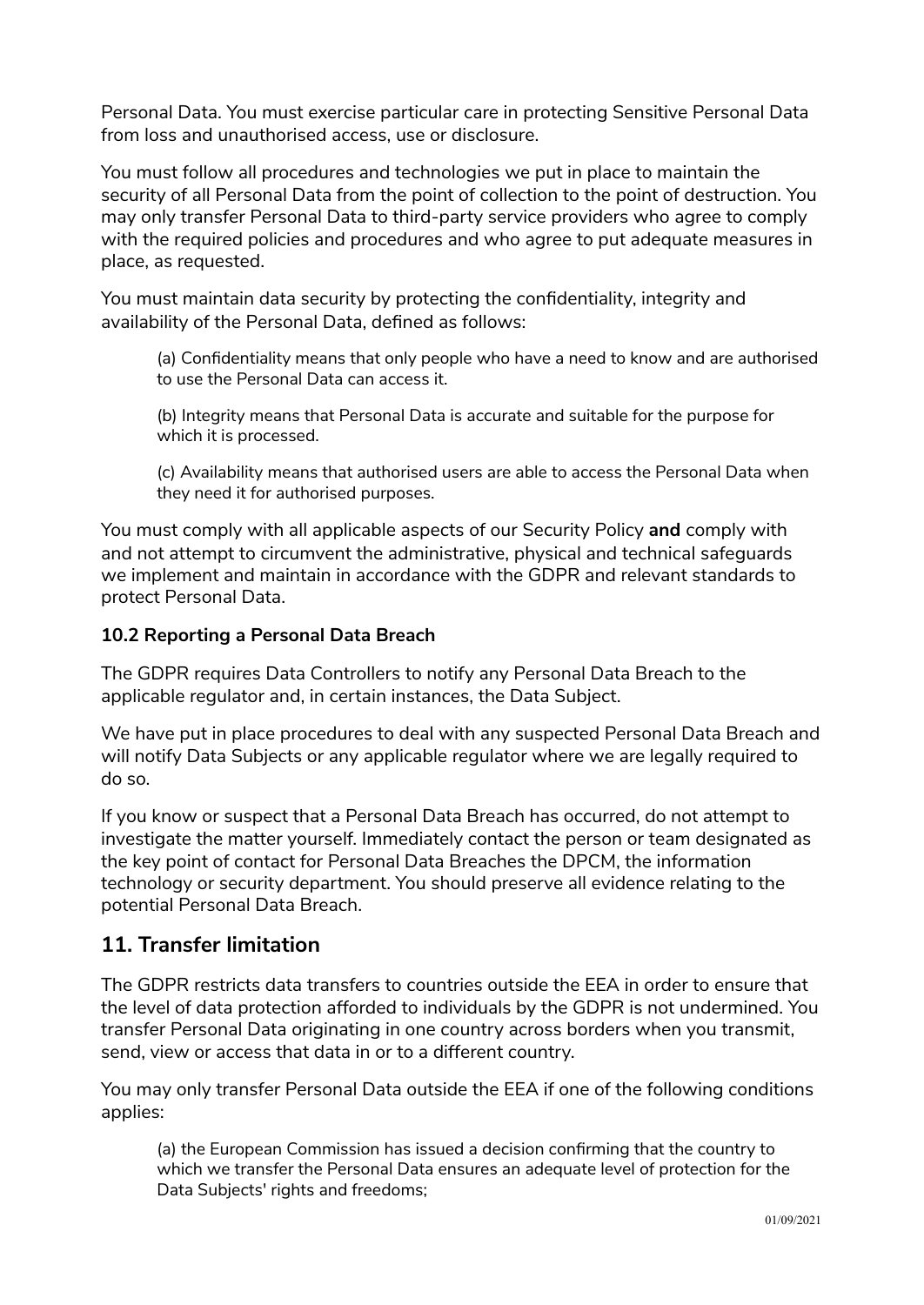(b) appropriate safeguards are in place such as binding corporate rules (BCR), standard contractual clauses approved by the European Commission, an approved code of conduct or a certification mechanism, a copy of which can be obtained from the DPCM;

(c) the Data Subject has provided Explicit Consent to the proposed transfer after being informed of any potential risks; or

(d) the transfer is necessary for one of the other reasons set out in the GDPR including the performance of a contract between us and the Data Subject, reasons of public interest, to establish, exercise or defend legal claims or to protect the vital interests of the Data Subject where the Data Subject is physically or legally incapable of giving Consent and, in some limited cases, for our legitimate interest.

## **12. Data Subject's rights and requests**

Data Subjects have rights when it comes to how we handle their Personal Data. These include rights to:

- (a) withdraw Consent to Processing at any time;
- (b) receive certain information about the Data Controller's Processing activities;
- (c) request access to their Personal Data that we hold;
- (d) prevent our use of their Personal Data for direct marketing purposes;

(e) ask us to erase Personal Data if it is no longer necessary in relation to the purposes for which it was collected or Processed or to rectify inaccurate data or to complete incomplete data;

(f) restrict Processing in specific circumstances;

(g) challenge Processing which has been justified on the basis of our legitimate interests or in the public interest;

(h) request a copy of an agreement under which Personal Data is transferred outside of the EEA;

(i) object to decisions based solely on Automated Processing, including profiling (ADM);

(j) prevent Processing that is likely to cause damage or distress to the Data Subject or anyone else;

(k) be notified of a Personal Data Breach which is likely to result in high risk to their rights and freedoms;

(l) make a complaint to the supervisory authority; and

(m) in limited circumstances, receive or ask for their Personal Data to be transferred to a third party in a structured, commonly used and machine readable format.

You must verify the identity of an individual requesting data under any of the rights listed above (do not allow third parties to persuade you into disclosing Personal Data without proper authorisation).

You must immediately forward any Data Subject request you receive to the DPCM.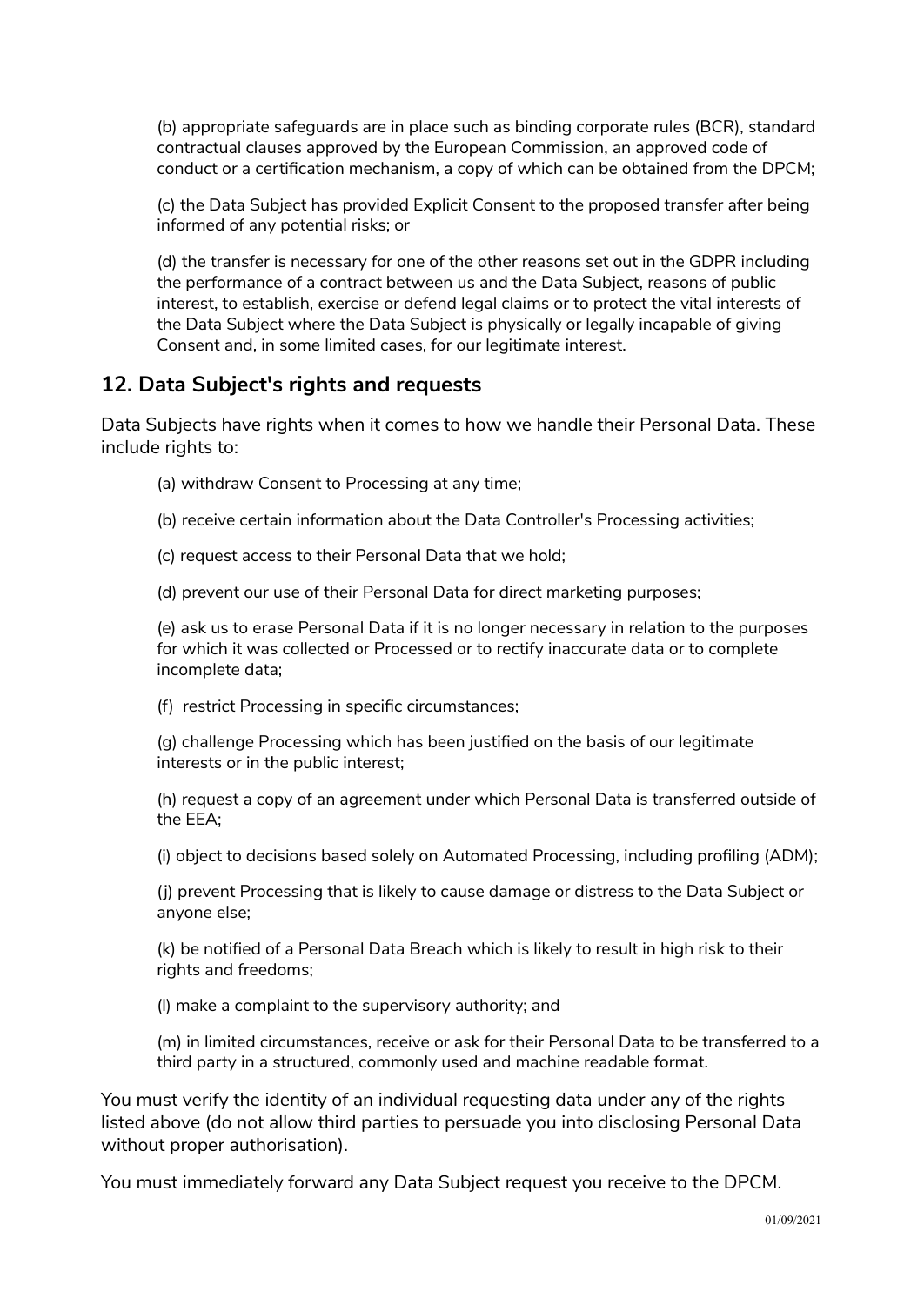# **13. Accountability**

## **13.1 Resources and Controls**

The Data Controller must implement appropriate technical and organisational measures in an effective manner, to ensure compliance with data protection principles. The Data Controller is responsible for, and must be able to demonstrate, compliance with the data protection principles.

The School must have adequate resources and controls in place to ensure and to document GDPR compliance including:

(a) appointing a suitably qualified DPCM and a board member accountable for data privacy;

(b) implementing Privacy by Design when Processing Personal Data and completing DPIAs where Processing presents a high risk to rights and freedoms of Data Subjects;

(c) integrating data protection into internal documents including this Data Protection Policy, Related Policies, Privacy Guidelines, Privacy Notices or Fair Processing Notices;

(d) regularly training School Personnel on the GDPR, this Data Protection Policy, Related Policies and Privacy Guidelines and data protection matters including, for example, Data Subject's rights, Consent, legal basis, DPIA and Personal Data Breaches. The School must maintain a record of training attendance by School Personnel; and

(e) regularly testing the privacy measures implemented and conducting periodic reviews and audits to assess compliance, including using results of testing to demonstrate compliance improvement effort.

## **13.2 Record keeping**

The GDPR requires us to keep full and accurate records of all our data Processing activities.

You must keep and maintain accurate corporate records reflecting our Processing including records of Data Subjects' Consents and procedures for obtaining Consents.

These records should include, at a minimum, the name and contact details of the Data Controller and the DPCM, clear descriptions of the Personal Data types, Data Subject types, Processing activities, Processing purposes, third-party recipients of the Personal Data, Personal Data storage locations, Personal Data transfers, the Personal Data's retention period and a description of the security measures in place. In order to create such records, data maps should be created which should include the detail set out above together with appropriate data flows.

## **13.3 Training and audit**

We are required to ensure all School Personnel have undergone adequate training to enable them to comply with data privacy laws. We must also regularly test our systems and processes to assess compliance.

You must undergo all mandatory data privacy related training and ensure your team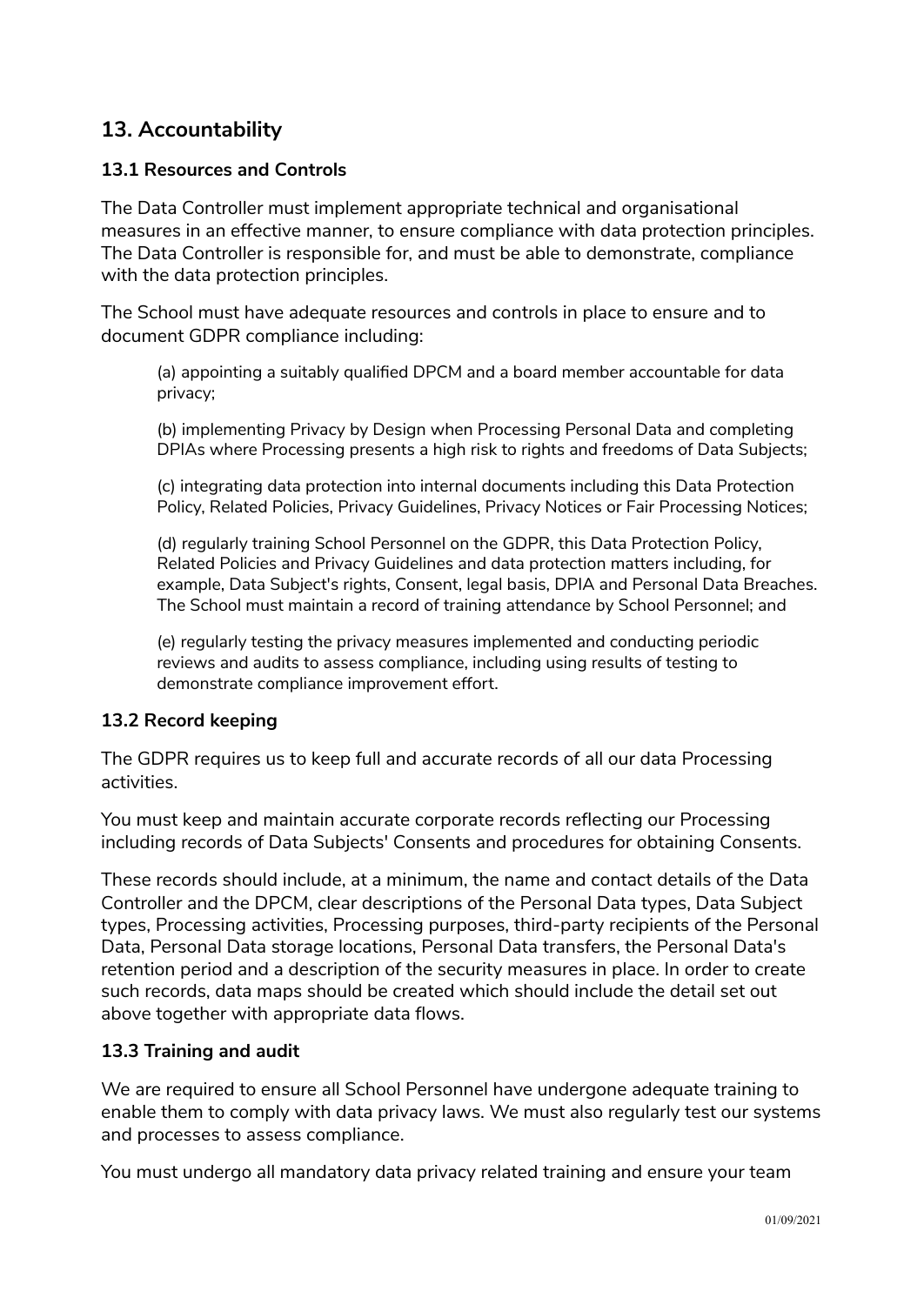undergo similar mandatory training.

You must regularly review all the systems and processes under your control to ensure they comply with this Data Protection Policy and check that adequate governance controls and resources are in place to ensure proper use and protection of Personal Data.

## **13.4 Privacy By Design and Data Protection Impact Assessment (DPIA)**

We are required to implement Privacy by Design measures when Processing Personal Data by implementing appropriate technical and organisational measures (like Pseudonymisation) in an effective manner, to ensure compliance with data privacy principles.

You must assess what Privacy by Design measures can be implemented on all programs/systems/processes that Process Personal Data by taking into account the following:

- (a) the state of the art;
- (b) the cost of implementation;
- (c) the nature, scope, context and purposes of Processing; and

(d) the risks of varying likelihood and severity for rights and freedoms of Data Subjects posed by the Processing.

Data controllers must also conduct DPIAs in respect to high risk Processing.

You should conduct a DPIA (and discuss your findings with the DPCM) when implementing major system or business change programs involving the Processing of Personal Data including:

(e) use of new technologies (programs, systems or processes), or changing technologies (programs, systems or processes);

- (f) Automated Processing including profiling and ADM;
- (g) large scale Processing of Sensitive Data; and
- (h) large scale, systematic monitoring of a publicly accessible area.

#### A DPIA must include:

(i) a description of the Processing, its purposes and the Data Controller's legitimate interests if appropriate;

(j) an assessment of the necessity and proportionality of the Processing in relation to its purpose;

(k) an assessment of the risk to individuals; and

(l) the risk mitigation measures in place and demonstration of compliance.

#### **13.6 Direct marketing**